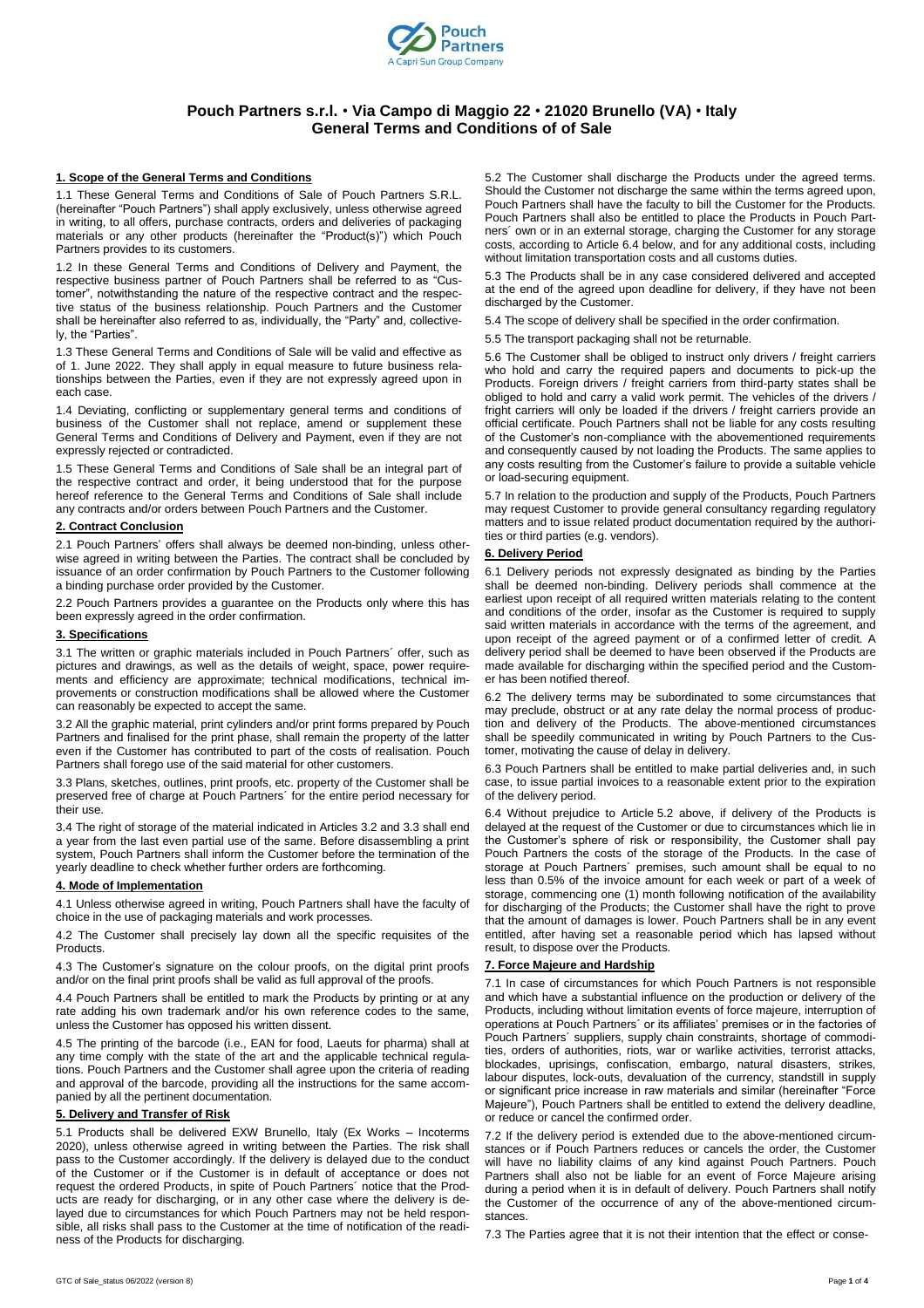

quences of entering into an Agreement should be to cause hardship but, despite the Parties' best intent and as a result of changes in economic or market conditions, such hardship may be caused to either Party in complying with the terms of the Agreement at the negotiated prices. Hence, if at any time during this Agreement either Party is of the view that there has been a substantial change in business, monetary, technical or commercial conditions as a result of which that Party suffers material hardship in complying with the Agreement, that Party may notify the other in writing that it is unable to fulfil its contractual obligations and wishes to meet and review the conditions of the Agreement in the light of the changed business conditions. A substantial change arises e.g. if input costs for certain materials or production costs increase by more than twenty percent (20%). The Parties shall meet to discuss in good faith appropriate means, if any, to alleviate or mitigate the effects of such hardship in a manner equitable to both Parties. If, within thirty (30) days after giving of such notice, the Parties are unable to agree upon modification to the Agreement, either Party may immediately suspend any orders and deliveries and terminate the order and/or the Agreement with one-month written notice.

#### **8. Prices**

8.1 Pouch Partners shall have the right to amend at its sole discretion the sale prices, with one (1) month prior notice, whenever such changes are justified, e.g. increasing commodity prices and/or input costs.

8.2 All prices shall be deemed EXW Brunello, Italy (Incoterms 2020), unless otherwise agreed upon in writing by the Parties. All prices, unless otherwise specified, are quoted in Euro net, not including any applicable taxes, duties, or fees

8.3 If the Products subject to a deposit are sold, then the prices are understood as not including any deposit and excluding any applicable VAT. Neither discounts nor any sort of conditions (rebate, bonuses) shall be granted on deposit amounts.

8.4 The information relevant for the taxation such as, e.g. the information on the delivery recipient, place of delivery or other service in accordance with the applicable VAT regulation, are to be disclosed completely, accurately and transparently by the Customer. The Customer shall be obligated to notify Pouch Partners promptly in writing of all modifications of the tax-relevant data (letter, fax, e-mail) at the latest with the delivery of the order. In case taxes or interests arise or must be borne by Pouch Partners due to the Customer's failure to provide tax relevant data in full and in time, the Customer shall indemnify and hold harmless Pouch Partners from and against any claim from the competent authorities and/or third parties.

## **9. Payment and Default**

9.1 Unless otherwise agreed in writing, invoices shall be paid by the Customer immediately within thirty (30) days of the date of invoice at the latest. Payments shall be made by the Customer to Pouch Partners in cash without any deduction as specified on the invoice. The place of payment shall be at all times the domicile of Pouch Partners, whatever means of payment has been agreed upon. Cheques, bills and other securities may be accepted subject to applicable Italian laws.

9.2 In the event of delay in payment, the Customer shall pay to Pouch Partners the interest on arrears to the maximum extent laid down by Legislative Decree no. 231 of 2002 and subsequent updates and modifications.

9.3 In case of instalment payments, Pouch Partners shall be entitled to call due the entire remaining purchase price if the Customer is in default of two or more instalment payments in sequence and the outstanding amount is more than ten percent (10%) of the purchase price.

9.4 An offsetting or the exercise of a retention right shall only be permitted, if the Customer´s counterclaim has been recognised by Pouch Partners in writing or has been declared to be final and conclusive by the competent court.

9.5 Should more than one contract have been concluded between Pouch Partners and the Customer and a controversy arise regarding the Products of one or more particular sales, the Customer shall not be entitled to suspend the payment of the other non-contested deliveries.

9.6 If the Customer does not fulfil the obligation to pay the price in respect of one or more deliveries, Pouch Partners shall be entitled to suspend the delivery underway and refuse to fulfil any other deliveries, without prejudice to Pouch Partners<sup>'</sup> right to compensation for damages.

9.7 In case of deterioration of the credit-worthiness of the Customer, Pouch Partners shall be entitled to shorten the payment terms, to demand prepayments or to withdraw from the contract. In the event of delay in payment, all other payment obligations immediately become due, even if the authorized period for the other payment obligation has not yet expired. In such case Pouch Partners shall also be entitled to demand immediate payment for issued bills of exchange by returning them.

#### **10. Packaging and Transport**

10.1 The conditions and the type of packaging of the Products shall be agreed upon between Pouch Partners and the Customer at the act of definition of the order.

10.2 Pouch Partners shall use transport or third-party packaging in compliance with the applicable European and Italian laws concerning packaging and packaging waste.

10.3 Any special packaging shall be at the Customer's expense.

10.4 Transport conditions and costs shall be established between the Parties and shall be billed according to relevant agreements.

## **11. Tolerances of Quantity**

11.1 During the production of an order the following scale of tolerances shall apply to each single subject ordered:

- For quantities over 40.000 ±10%
- For quantities from 20.000 to 39.999 sqm ±15%
- For quantities from 10.000 to 19.999 sqm ±20%
- For quantities from 5.000 to 9.999 sqm ±30%
- For quantities lower than 5000 sqm ±50%

11.2 For orders in measure units other than square metres, the quantities ordered shall be turned into square metres and the above tolerances shall apply.

#### **12. Claims for Defects**

12.1 The delivered Products shall be carefully inspected and examined by the Customer immediately upon delivery to the Customer's premises or any other place of destination agreed by the Parties.

12.2 In the event of any visible external defects in the delivered Products, if any, ("Obvious Defects") and/or inconsistency to the applicable regulations, the Customer shall inform Pouch Partners in writing specifying the deficiency claims within five (5) business days following the receipt of the contractual Products at the Customer´s premises or any other place of destination upon penalty of forfeiture. The Customer shall verify that Pouch Partners has received and acknowledged the content of the complaint. Defects that are not discovered after an intensive investigation performed within the above-mentioned period of time ("Latent Defects") shall be notified and specified in writing to Pouch Partners immediately, but no later than two (2) business days following the discovery of such Latent Defects. Samples supporting the complaint and traceability reference have to be transmitted to Pouch Partners along with a detailed report on mode of transport, storage and deposit of the Products. In case of failure to observe the applicable notice period, any claims shall be forfeited. Both, Obvious Defects, inconsistency to the regulation and Latent Defects, are hereinafter collectively referred to as "Defects".

12.3 Subject to the condition that the Customer meets the applicable notice period for Defects pursuant to Article 12.2, the Customer shall have the following rights only:

a) to require Pouch Partners the reconditioning of the defective Products; or b) to require Pouch Partners to replace the defective Products with Products without Defects (replacement delivery); or

c) to require Pouch Partners to reduce the price by way of compensation for the decrease in the Products' value (reduction of price).

12.4 The period of limitation for claims for Defects or claims for compensation shall expire twelve (12) months following the delivery of the Products in accordance with Article 5.1.

12.5 From the date of any complaint up to the closure of the dispute, the Products contested by the Customer shall be kept in standard storage conditions, in their original wrapping, and be available to Pouch Partners for due inspection by the same. The contested Products shall not be returned to Pouch Partners without the authorisation of the same.

12.6 If the replacement delivery has not been performed or if the period set by the Customer for the replacement delivery has expired without success or is waived according to the applicable statutory provisions, the Customer shall be entitled to terminate the contract or to reduce the price. However, without prejudice to Article 12.10, the Customer shall not be entitled to terminate the contract in case of any insignificant Defects. No compensation or reimbursement of the expenses incurred by the Customer shall be due or payable to the Customer other than pursuant to Article 13 below.

12.7 Pouch Partners reserves the right to make a replacement delivery and/or grant a price reduction subject to the Customer paying the invoice in due time.

12.8 In consideration of the price agreed upon, the Customer waives any further right to reimbursement or claims, in case of ascertained responsibility of Pouch Partners.

12.9 Should Pouch Partners authorise the Customer to destroy the contested Products, the Customer shall transmit to Pouch Partners the required documentary evidence of the destruction and/or disposal of the same Products.

12.10 No claims may be asserted by the Customer in the event of customary and/or minor deviations of the Products from the agreed upon specifications or minor impairment of the usability of the Products (*e.g*. colour, size, quality). Pouch Partners does not give any warranty of quality for any characteristics of samples, unless an express written assurance to this effect has been provided by Pouch Partners.

GTC of Sale status 06/2022 (version 8) Page 2 of 4 12.11 Customer's claims for damages shall be excluded in any of the following circumstances: (i) Defects, including chemical or physical alterations, of the Products which occur after the passing of risk due to incorrect handling, storage, shipping or non-compliance with instructions, precarious conditions of preservation and maintenance of the Products or in any case of lack of a normal professional diligence; (ii) if the storage life of the relevant Product has expired at the time when a complaint is lodged, it being understood that the foregoing shall apply even if the date of expiry of the Product falls within the period of limitation for claims with respect to Defects; (iii) if the Products have been processed, modified and/or treated; (iv) Defects which occur due to Force Majeure, or due to the use of the Prod-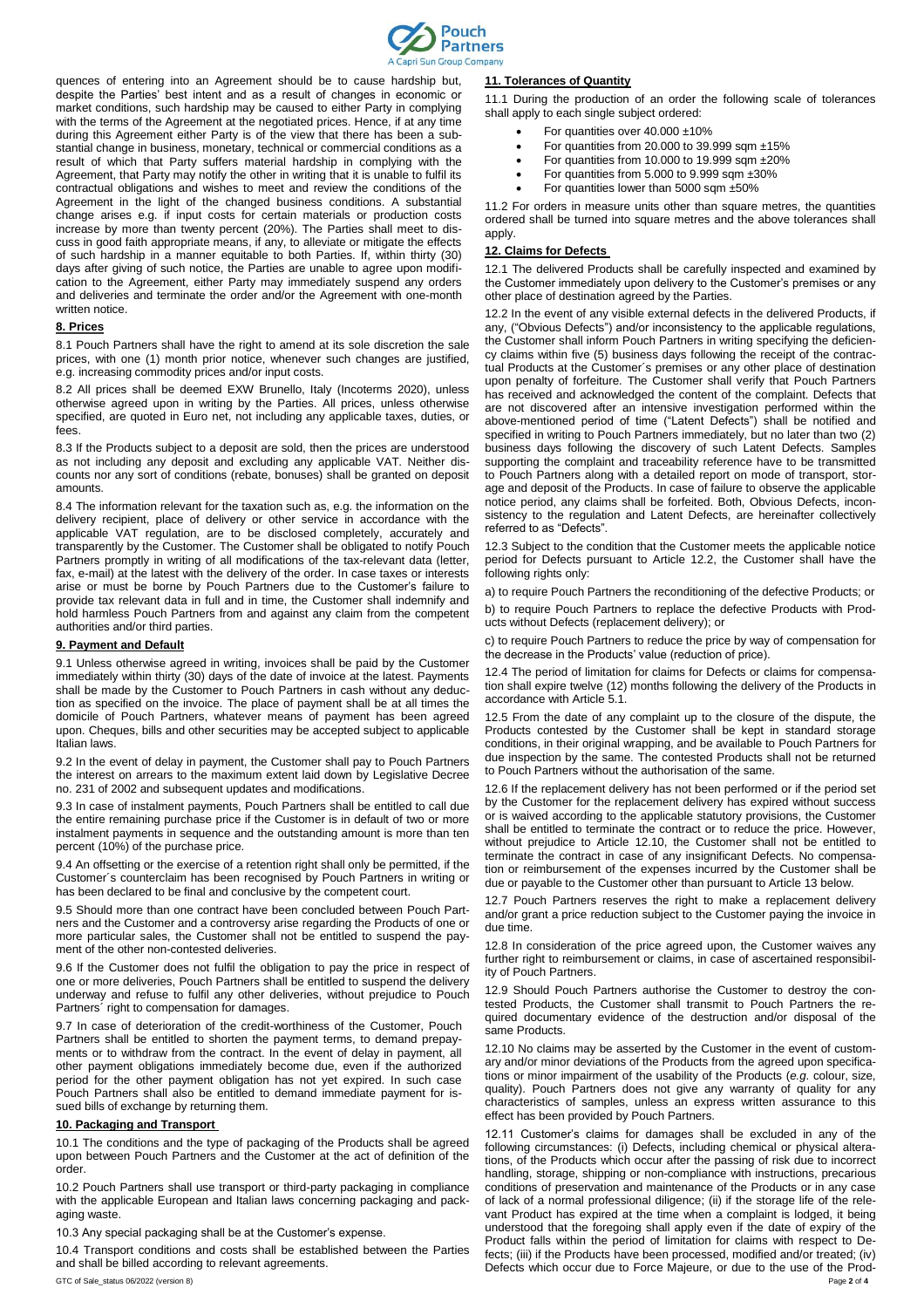

ucts outside their intended normal purpose.

12.12 In the event of defective storage and/or transportation of the Products ordered attributable to the Customer, that cause alterations that make the Products even partially unsuited to its destined use, Pouch Partners shall be exonerated from any responsibility.

12.13 In the case of Defects of Products or parts thereof that have not been manufactured by Pouch Partners or any of its affiliates, Pouch Partners and any of its affiliates may be released from their liability by assigning Pouch Partners´ and/or its affiliate's own warranty claims against the supplier to the Customer.

### **13. Limitation of Liability**

13.1 Pouch Partners shall not be liable for any direct damages caused to the Customer or to any third party under these General Terms and Conditions of Sale and/or under a contract signed by the Parties (if any), unless such damages have been caused by gross negligence or wilful misconduct by Pouch Partners.

13.2 To the extent permitted by Italian law, Pouch Partners shall not be liable for any indirect or consequential damages, such as but not limited to lost revenues, lost profits, lost savings, indirect recall costs following or other indirect, incidental, or consequential damages.

13.3 The liability restrictions stipulated in this Article 13 shall not apply to the extent that Pouch Partners has remained silent, in bad faith, about the Defects of the Products.

13.4 Notwithstanding anything to the contrary provided herein, in the respective contracts and/or orders, should Pouch Partners be held liable for payment of any amount for any reason to the Customer in relation to or in connection with these General Terms and Conditions of Delivery and Payment, Pouch Partners´ liability shall not exceed a sum equal to half of the amount paid by the Customer to Pouch Partners for any reason over the last twelve (12) months in connection with these General Terms and Conditions of Delivery and Payment.

#### **14. Product Recall**

14.1 If one party regards a recall of a Product delivered by Pouch Partners to the Customer as necessary due to a quality issue, public health risk or damage to Pouch Partners trademarks or reputation, the Parties will confer in good faith how to proceed.

14.2 Without prejudices to Article 13 above, if, following a product recall, the Customer proves that the quality issue or public health risk was due to Pouch Partners gross negligence or willful misconduct, Pouch Partners shall bear all direct costs related to the Product recall, provided that Pouch Partners agreed to the product recall, Customer is obliged to bear such costs under applicable law, and the costs will be covered and reimbursed by the applicable insurances of Pouch Partners. In all other cases, the Customer bears all costs related to the Product recall and shall indemnify and hold harmless Pouch Partners in connection with the same.

#### **15. Audits**

Audits on the part of the Customer or its representatives may only be conducted at the usual operating times (MON-FRI: 9 AM to 5 PM) and upon Pouch Partners´ prior written approval; such approval to be given at least ten (10) business days prior to such audit. The security conditions at Pouch Partners´ premises require the registration of the visitors at the gate before entry, which may lead to a waiting period. The Customer shall sign a confidentiality agreement in order to be granted access to the necessary facilities and inspection of the relevant/necessary documents. Taking photographs shall not be permitted.

### **16. Retention of Title**

16.1 Title to the Products delivered to the Customer shall remain with Pouch Partners and not pass to the Customer until full payment of the purchase price, including all secondary claims or payment of existing balances has been received by Pouch Partners. Until such time, the provisions of this Article 15 shall apply.

16.2 The Customer shall not dispose of the Products outside the ordinary course of business, including pledging or use of the Products as collateral. The Customer shall inform Pouch Partners immediately of any imminent seizures or of the execution of a seizure or of any other impairment of Pouch Partners´ rights by third parties.

16.3 If the delivered Products, whether processed or unprocessed, mixed or unmixed, combined or not combined, are sold to third parties by the Customer, then the Customer herewith assigns to Pouch Partners, as a security, the resulting claims to the maximum amount of Pouch Partners´ claims. The Customer reserves the right to collect the above-mentioned claims on Pouch Partners' account. However, Pouch Partners shall have the right to demand disclosure of the debtor and to demand direct payment to Pouch Partners.

16.4 In the event of a default by the Customer in respect of any payment obligation to Pouch Partners or any breach of his duties deriving from the agreed retention of title, the entire amount of the Customer's remaining debt shall become immediately due and payable to Pouch Partners. In this case, Pouch Partners reserves the right to request the return of the Products and to collect them at the Customer's premises. The Customer hereby declares his consent that the persons instructed by Pouch Partners enter the Customer's premises in order to collect the Products. Return of the Products to Pouch Partners shall not be considered a termination of the contract, whereas seizure of the Products by Pouch Partners shall be considered a termination of the contract.

GTC of Sale status 06/2022 (version 8) Page **3** of **4** Page **3** of **4** 16.5 The Customer shall at all times provide all the necessary information and documents in order for Pouch Partners to preserve and enforce its rights on

the Products including in case of resale of the Products to third parties.

#### **17. Assignment**

17.1 The Customer shall not assign, sub-contract or transfer all or any part of its rights, obligations, claims and/or receivables under these General Terms and Conditions of Sale or sub-contract or delegate all or part of its performance under these General Terms and Conditions of Sale to third parties, without Pouch Partners´ prior express written consent. Any such assignment, sub-contracting, transfer or delegation which is made without such prior express written consent shall be deemed to be invalid and shall constitute a breach of these General Terms and Conditions of Delivery and Payment.

17.2 Pouch Partners shall be entitled to assign, transfer, charge, subcontract and delegate all or any part of its rights, obligations, claims and/or receivables under these General Terms and Conditions of Sale and sub-contract or delegate all or part of its performance under these General Terms and Conditions of Sale to third parties. Upon notification of such assignment of rights, obligations, claims and/or receivables, Pouch Partners shall forfeit and be released from the same, as applicable.

#### **18. Industrial and Intellectual Property Rights**

18.1 All industrial and intellectual property rights such as patents, utility models, industrial designs, trademarks or other distinctive signs, trade secrets as well as copyrights covering the Products or any part thereof, as well as any related documents, drafts, offers, order confirmations, drawings, manuals, calculations, quotations or any other material provided by Pouch Partners to the Customer (whether in hard copy or electronic form) shall remain the exclusive property of Pouch Partners. Any trade secrets, confidential or proprietary information contained therein (including information not generally known to the public, such as, without limitation, technical, development, marketing, sales, operating, performance cost, know-how, business and process information or computer programming techniques) shall be kept secret and confidential and the Customer shall not be allowed to disclose such trade secrets, confidential or proprietary information to any third party without the prior written consent of Pouch Partners.

18.2 The Customer shall be at all times the sole responsible, and shall indemnify and hold harmless Pouch Partners, in the event of claims by third parties as to the violation of rights of industrial and/or intellectual property of the Product manufactured by Pouch Partners on the basis of the order and the instructions of the Customer and/or material and/or tests made available to Pouch Partners by the Customer and/or by third parties acting on behalf of the same.

## **19. Data Protection**

19.1 Each Party shall comply with the applicable data protection laws and regulations and shall implement any appropriate technical and organisational measures to ensure a level of security appropriate to the risk to protect the personal data received from the other Party from accidental or unlawful destruction, loss, alteration, unauthorised disclosure or access, unlawful processing and/or processing inconsistent with the original purpose of the collection.

19.2 Each Party shall process the personal data received from the other Party exclusively in connection with the execution and the performance of these General Terms and Conditions of Delivery and Payment, the contracts and/or the purchase orders and/or the fulfilment of any applicable statutory provisions.

19.3 The Customer acknowledges that the personal data that Pouch Partners receives from the Customer may be stored inside or outside Italy. The personal data may be disclosed to Pouch Partners´ affiliates for the purposes of fulfilling the contract between the Parties and/or for internal administrative and accounting purposes in connection therewith.

## **20. Confidentiality**

20.1 Each Party will during the term of this Agreement and thereafter keep secret and confidential all information and know-how (including the Know-How; together, the "Confidential Information") disclosed to it by the other party or otherwise belonging to the other party (and will procure that its agents and/or employees are similarly bound) and will not disclose the same to any person, or use it, save to the extent necessary to manufacture, use and sell the Trademark Beverages in accordance with the terms of this Agreement and save as expressly authorised in writing to be disclosed by the other Party. Confidential Information is, and shall remain, the exclusive property of the disclosing party.

20.2 The Parties shall, at all times during the term of these General Terms and Conditions of Sale and for a period of five (5) years after termination, (except Confidential Information that constitutes trade secrets, which shall remain confidential for as long as such information remains a trade secret), for whatever reason, keep all Confidential Information secret and not disclose any said confidential information to any other person, nor use any said Confidential Information for any purpose other than the performance of their obligations under these General Terms and Conditions of Delivery and Payment. In any case, the Customer shall, upon Pouch Partners´ demand, promptly return to Pouch Partners any confidential information and shall not retain any copy thereof.

20.3 Customer shall not, except as necessary for the distribution of the Products, analyse, disassemble, image, determine the composition, or otherwise seek to imitate the Products and/or the characteristic drinking